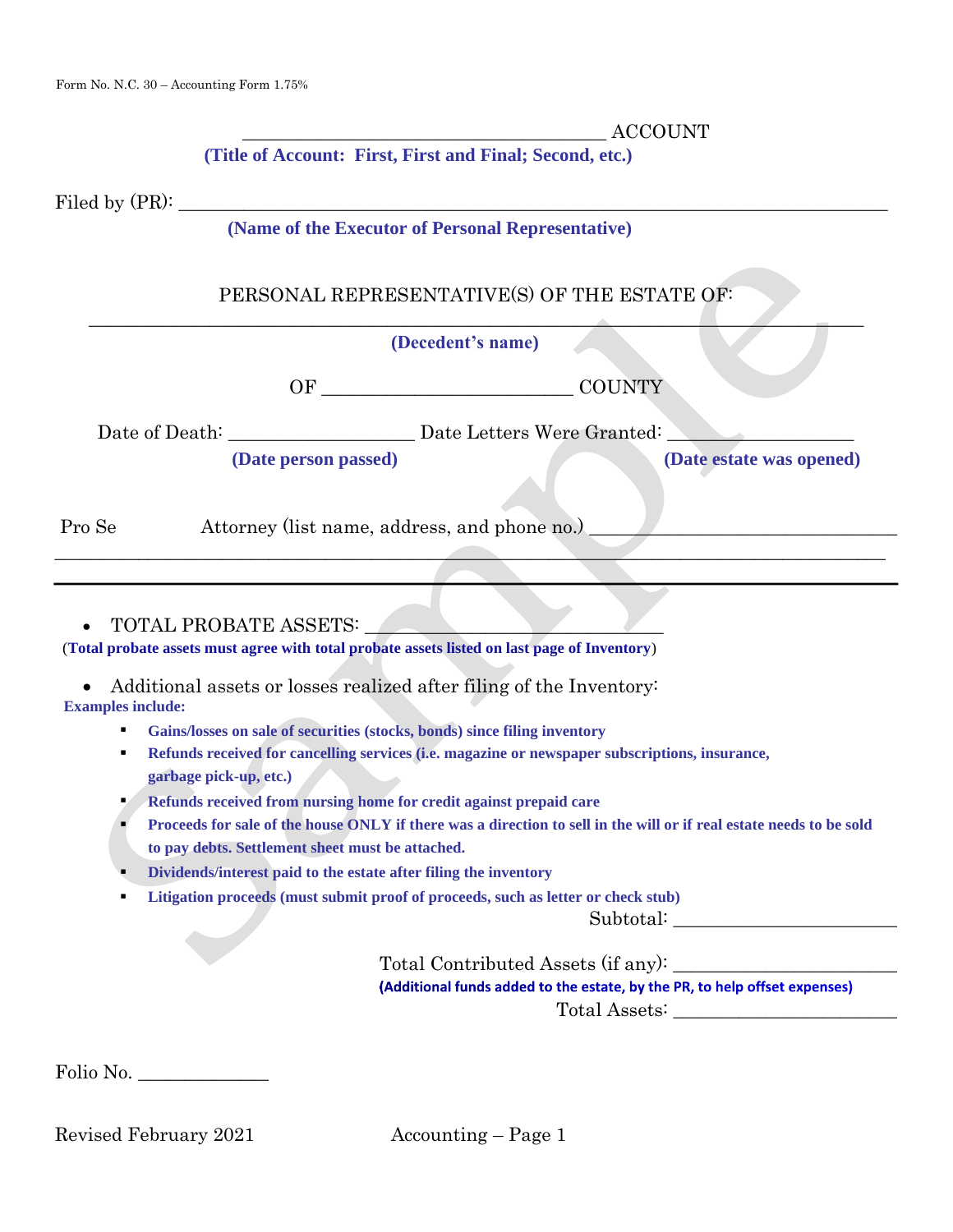The Personal Representative(s) of the Estate of:

 $\_$  , and the contribution of the contribution of  $\mathcal{L}_\mathcal{A}$  , and the contribution of  $\mathcal{L}_\mathcal{A}$ ask(s) allowance for the following amounts:

**\*\*Save cancelled checks/receipts for all of the items listed below.\*\***

ADMINISTRATIVE EXPENSES: **Costs incurred in performing one's duties as personal representative. Examples:**

- **Fees paid to Register of Wills (opening costs, inventory filing fee cost, additional letters charges)**
- **Appraisal fees and auction fees/commissions paid for personal property**
- **Three months of allowable home expenses (meaning utilities, phone, insurance, etc.)**
- **If real estate must be sold either by direction or to pay debts, all costs incurred to maintain property until sale are deductible. Any settlement monies deducted from sale proceeds may also be deducted IF gross (not net) proceeds are listed on first page as additional assets.**
- **Moving/packing/storage expenses for sending personal property to beneficiaries**
- **Personal representative's expenses (gas, tolls, airfare, hotel, meals, etc.)**
- **Professional consulting fees**

Subtotal:

### DEBTS OF THE ESTATE:

- **Medical bills (ambulance, co-pays, hospital bills, etc.)**
- **Prescription bills, credit card balances at date of death, utility bills through date of death**
- **Estate taxes if applicable**
- **Claims filed against the estate must show as paid here.**

Subtotal:

FUNERAL EXPENSES: **Costs incurred for the interment & burial of the decedent. Examples:**

- 
- **Honorariumsfor religious personnel • Flowers**
- **Grave markers/stone and • Burial plot if not already related inscription costs purchased**
- 
- **Funeral home fees • Food/catering and room rental**
	-
	-
- **Costs of the wake • Cremation fees, etc.**

**EXCEPTION:If funeral was paid by directive in insurance contract, then not deductible.**

Subtotal

**\*\*NOTE: For all of the above items, if you need additional space, write "See Attached" and attach an itemized schedule of payers and amounts. List total amount under each category.**

Accounting – Page 2